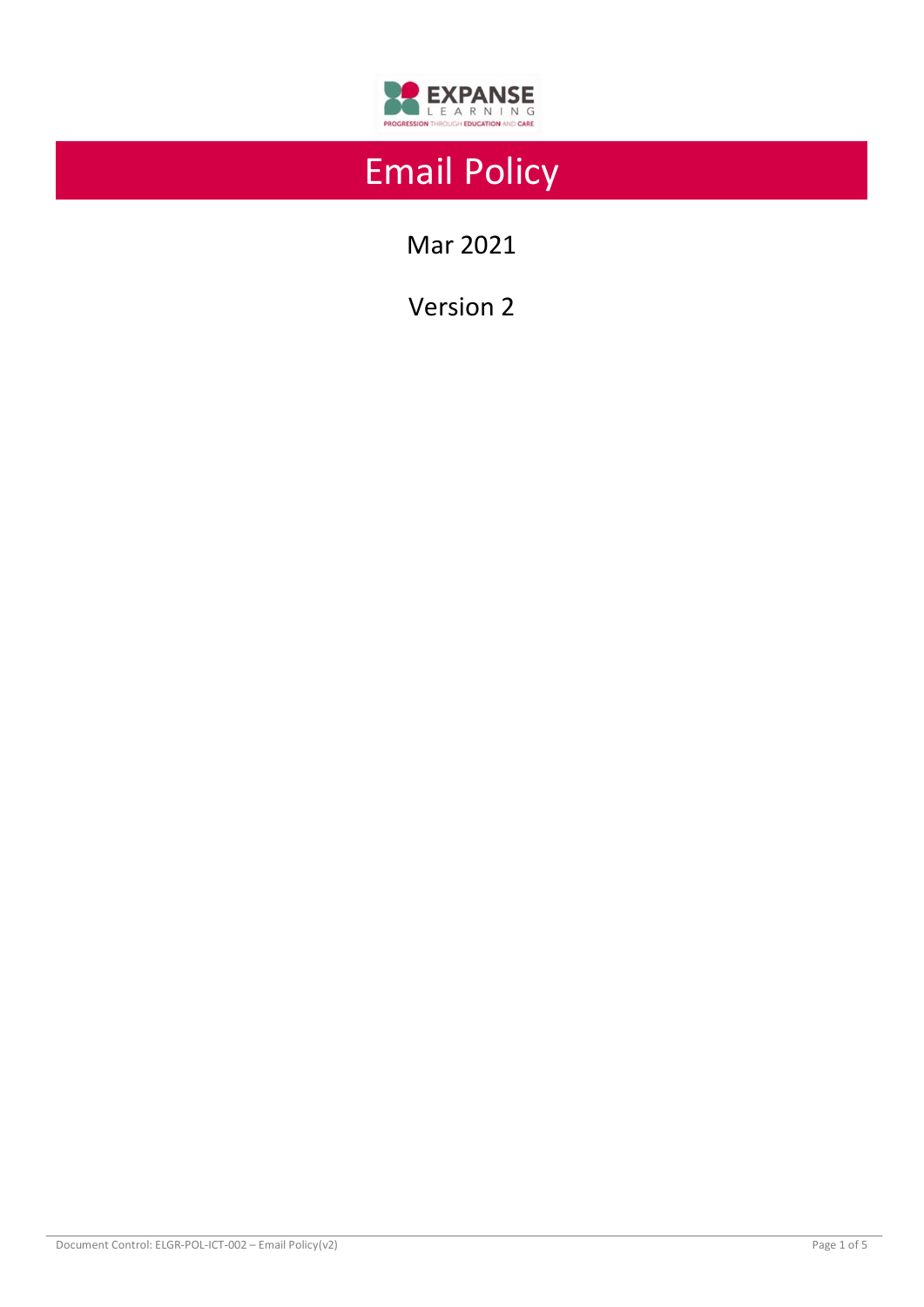## **1. Scope**

- o This policy applies to all staff at Expanse Learning
- o This Email Policy applies to the use (for the purpose of sending or receiving email messages and attachments) of any IT facilities, including hardware, software and networks, provided by the Expanse Learning.

## **2. Introduction**

This Email Policy:

- o has been developed in response to the acknowledged need for guidelines describing the acceptable use of Expanse Learning email and related services and facilities.
- o will be distributed to users of Expanse Learning's email system (Office365) and related services and facilities.
- will be reviewed and if necessary, amended from time-to-time, with particular regard to the expected developments in the operational use of the system, and by reference to the development of recognised best practice.

## **3. Purpose**

To provide guidance about acceptable use, for the purpose of sending or receiving email messages and attachments, of any IT facilities, including hardware, software and networks, provided by Expanse Learning. The Policy also describes the standards that users are expected to observe when using these facilities for email and ensures that users are aware of the legal consequences attached to inappropriate use of the facilities.

The Policy establishes a framework within which users of these email facilities can apply self-regulation to their use of the facilities. The Policy is designed to advise users that their usage of facilities for email will be monitored and, in some cases, recorded. The Policy is also linked to Expanse Learning Disciplinary Procedures, and usage of email facilities in breach of the Policy may lead to appropriate disciplinary action being taken.

The Policy also specifies the actions that Expanse Learning will take in the investigation of complaints received from both internal and external sources, about any unacceptable use of email that involves the Expanse Learnings facilities.

## **4. Appropriate and Proper Use**

Expanse Learning supports the appropriate and proper use of the Internet, email, and related services and facilities that is provided for authorised users.

## **5. Acceptance of Policies and Regulations**

It is a condition of use of IT and email facilities provided by Expanse Learning, by an authorised person, that the user agrees to be bound by the relevant Policies and Regulations.

## **6. Monitoring Arrangements**

Expanse Learning will maintain appropriate monitoring arrangements in relation to all Internet, email and related services and facilities that it provides, and will apply these monitoring arrangements to all users. These arrangements may include checking the contents of, and in some instances recording, email messages for the purpose of:

- o Establishing the existence of facts relevant to the business
- o Ascertaining or demonstrating standards which ought to be achieved by those using the facilities
- o Preventing or detecting crime
- o Investigating or detecting unauthorised use of email facilities
- o Ensuring effective operation of email facilities
- o Determining if communications are relevant to the business, for example where an employee is off sick or on holiday.

Expanse Learning may, at its discretion, apply automatic message monitoring, filtering and rejection systems as appropriate, and deny transmission of messages with content that is unacceptable in the terms of this Policy. These monitoring arrangements will operate on a continual and continuing basis, with the express aim of monitoring compliance with the provisions of the Email Policy and for the purposes as permitted by The Telecommunications (Lawful Business Practice) (Interception of Communications) Regulations 2000.

## **7. Disclaimers**

Expanse Learning may arrange for an appropriate disclaimer to be appended to all email messages that are sent to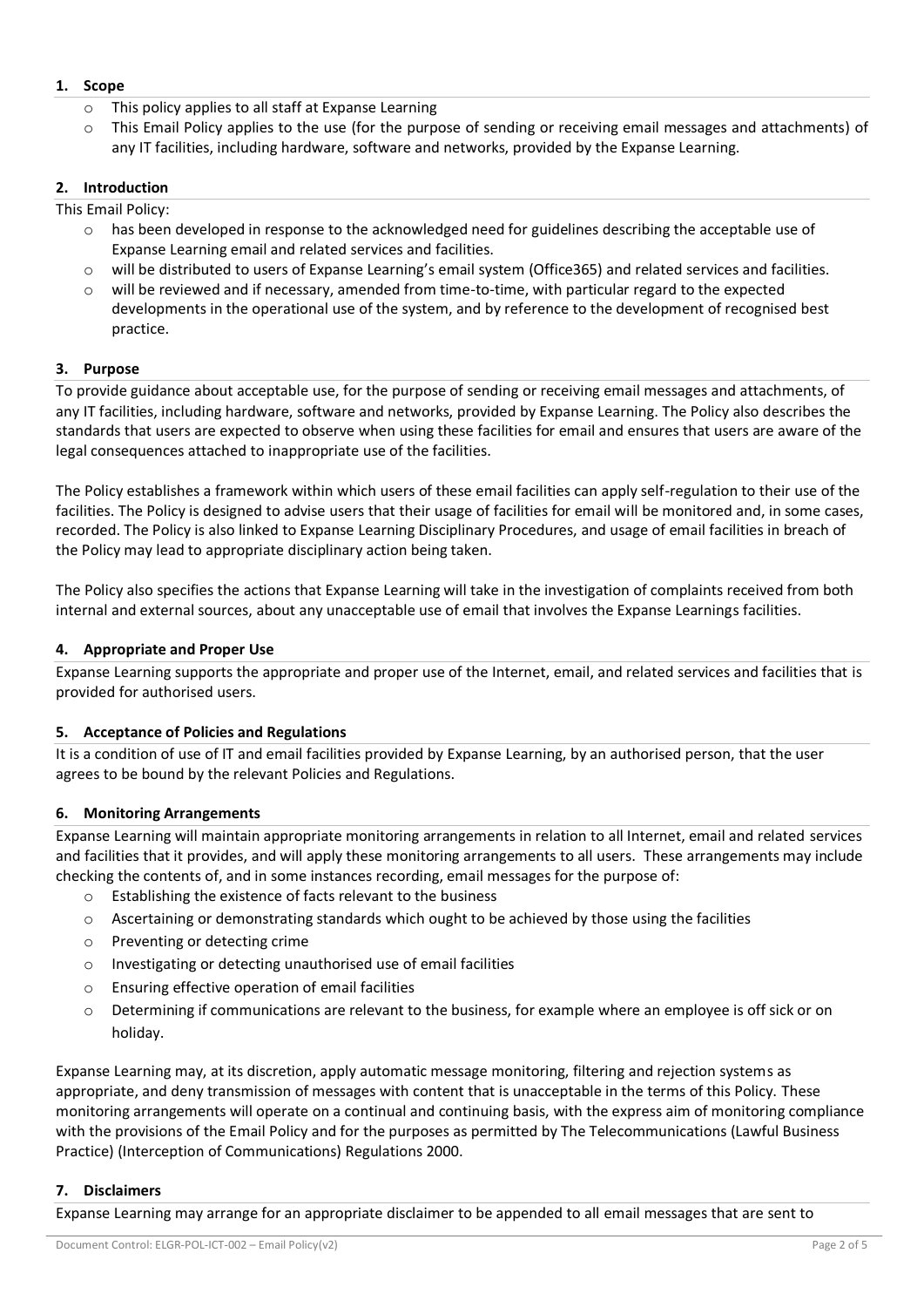external addresses from Expanse Learning, in order to provide necessary legal protection.

# **8. Action in the Event of a Breach of the Standards of Acceptable Use**

In circumstances where there is assessed to be a breach of the standards of acceptable use, as described below, Expanse Learning will, as a first action, act promptly to prevent continuance or repetition of the breach, for example to withdraw any unacceptable materials. This action will be taken in accordance with the normal managerial arrangements and will typically involve liaison between the appropriate member(s) of the Wider Management Team.

Subsequent actions are described below:

- $\circ$  Indications of non-compliance with the provisions of the Email Policy will be investigated, as appropriate, in accordance with the provisions of Expanse Learnings Disciplinary Procedures, as applicable to staff and students.
- Subject to the findings of any such investigation, non-compliance with the provisions of the Email Policy will lead to appropriate disciplinary action, which could include dismissal on the grounds of gross misconduct. Furthermore, publication of some materials may not only amount to a disciplinary offence, but also a criminal offence, in which case the issue will be reported to the police for them to take appropriate action.

## **9. Standards of Acceptable Use**

The main purpose for the provision of email facilities is for use in connection with the teaching, learning, research, and approved business activities of Expanse Learning. IT facilities provided by Expanse Learning for email should not be used:

- o For personal use, other than as specified below
- o For the transmission of unsolicited commercial or advertising material, chain letters, press releases, or other junkmail of any kind, to other user organisations, or to organisations connected to other networks, other than where that material is embedded within, or is otherwise part of, a service to which the member of the user organisation has chosen to subscribe
- $\circ$  For the unauthorised transmission to a third party of confidential material concerning the activities of Expanse Learning
- o For the transmission of material such that this infringes the copyright of another person, including intellectual property rights
- o For the deliberate unauthorised access to services and facilities
- o For the unauthorised provision of access to Expanse Learning services and facilities by third parties
- $\circ$  For activities that unreasonably waste staff effort or networked resources, or activities that unreasonably serve to deny service to other users
- o For activities that corrupt or destroy other users' data
- o For activities that disrupt the work of other users

## **10. General Standards of Use**

IT facilities provided by Expanse Learning for email should not be used:

- For the creation or transmission (other than for properly supervised and lawful research purposes) of any offensive, obscene or indecent images, data, or other material, or any data capable of being resolved into obscene or indecent images or material
- o For the creation or transmission of material which is designed or likely to cause annoyance, inconvenience or needless anxiety
- o For the creation or transmission of material that is abusive or threatening to others, or serves to harass or bully others
- $\circ$  For the creation or transmission of material that either discriminates or encourages discrimination on racial or ethnic grounds, or on grounds of gender, sexual orientation, marital status, disability, political or religious beliefs. Expanse Learning is committed to fostering a learning and working environment free of discrimination where everyone is treated with dignity and respect
- o For the creation or transmission of defamatory material
- $\circ$  For the creation or transmission of material that includes false claims of a deceptive nature
- $\circ$  For so-called 'flaming' i.e. The use of impolite terms or language, including offensive or condescending terms
- o For activities that violate the privacy of other users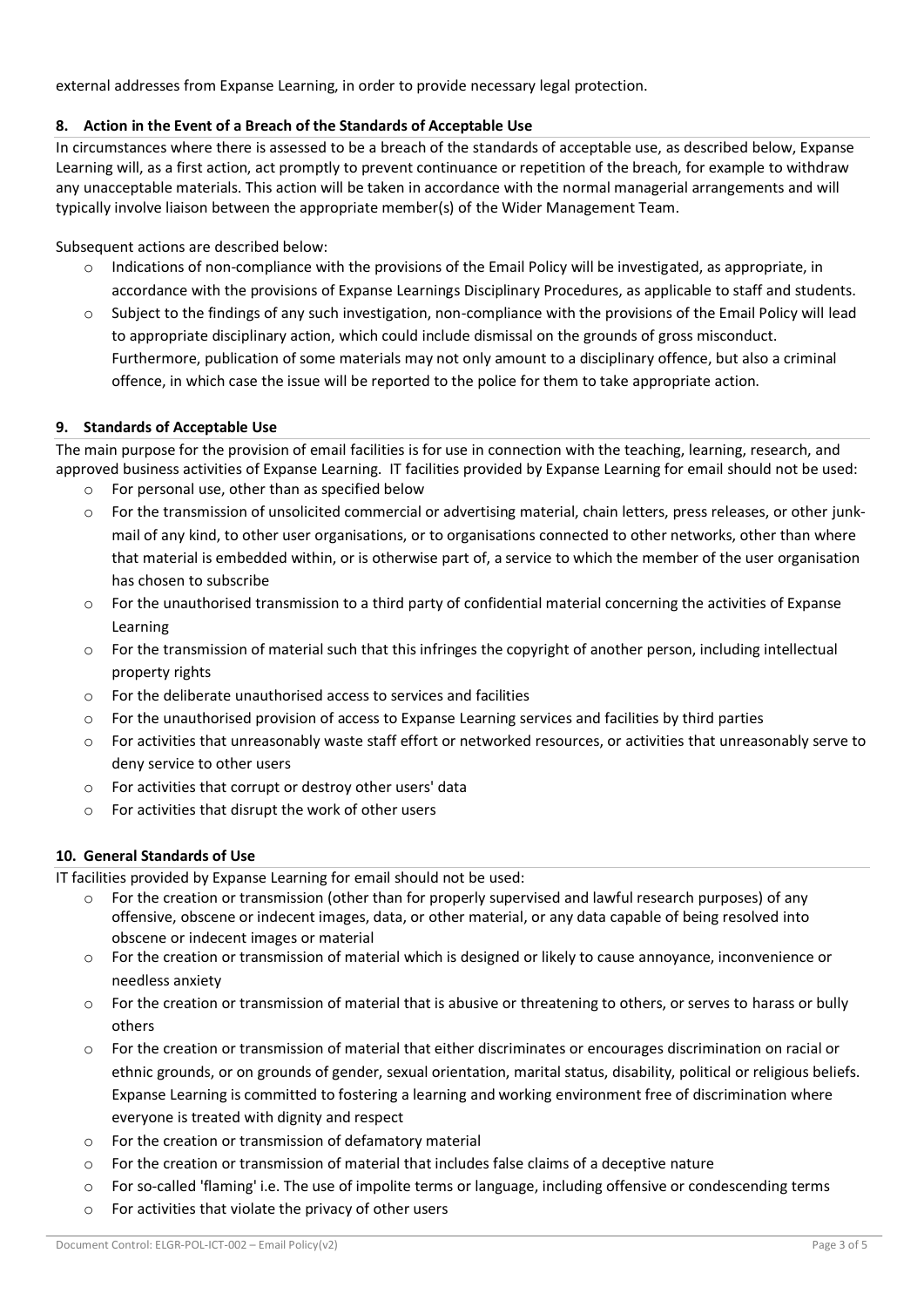- o For criticising individuals, including copy distribution to other individuals
- o For publishing to others, the text of messages written on a one-to-one basis, without the prior express consent of the author
- $\circ$  For the creation or transmission of anonymous messages, i.e., without clear identification of the sender
- $\circ$  For the creation or transmission of material which brings Expanse Learning into disrepute

Expanse Learning will exercise its discretion in judging reasonable bounds within the above standards for acceptability of material transmitted by email.

Expanse Learning regards the declaration of standards, as described above, to be particularly important. They reflect the values and beliefs of Expanse Learning.

## **11. Preventing the Spread of Malicious Software (Viruses)**

Users of Expanse Learning IT facilities must take all reasonable steps to prevent the receipt and transmission by email of malicious software e.g., computer viruses.

In particular, users:

- $\circ$  Must not transmit by email any file attachments which they know to be infected with a virus
- o Must ensure that an effective anti-virus system is operating on any computer which they use to access Expanse Learning IT facilities
- o Must ensure all IT devices undergo critical updates (i.e., restarting your laptop on a daily basis)
- o Must not open email file attachments have received from unsolicited or untrusted sources

## **12. Personal Data**

Any documents sent via email containing personal or sensitive information must be password protected and encrypted using Microsoft office 365 security. The password for the document must be sent to the recipient in a seperate email. Please refer to the data protection policy and privacy notice.

### **13. Personal Use**

Expanse Learning permits the use of its IT facilities for authorised users for personal use, subject to the following limitations:

- o A level of use that is reasonable and not detrimental to the main purpose for which the facilities are provided
- $\circ$  Priority must be given to use of resources for the main purpose for which they are provided
- $\circ$  Personal use must not be of a commercial or profit-making nature, or for any other form of personal financial gain
- o Personal use must not be of a nature that competes with Expanse Learning in business
- $\circ$  Personal use must not be connected with any use or application that conflicts with an employee's obligations to Expanse Learning as their employer
- $\circ$  Personal use must not be connected to any purpose or application that conflicts with Expanse Learning rules, regulations, policies and procedures
- o Personal use must comply with the Expanse Learning policies and regulations, in particular the email policy

It must be noted that why personal use of email is permitted in the above manner it is not permitted for the posting of comments on social networking sites where the post is unrelated to work (See ELGR-ICT-003 – Social Networking policy). In relation to the personal use of the Expanse Learning IT facilities for email, if users are in any doubt about what constitutes acceptable and appropriate use, they should seek the advice and guidance of their Manager.

## **14. Legal Consequences of Misuse of Email Facilities**

In a growing number of cases involving the civil or criminal law, email messages (deleted or otherwise) are produced as evidence in a permanent written form. There are a number of areas of law which apply to use of email and which could involve liability of users or Expanse Learning.

These include the following:

- o **Intellectual property –** Anyone who uses email to send or receive any materials that infringe the intellectual property rights of a third party may be liable to that third party if such use is not authorised by them.
- o **Obscenity –** A criminal offence is committed if a person publishes any material which is pornographic, excessively